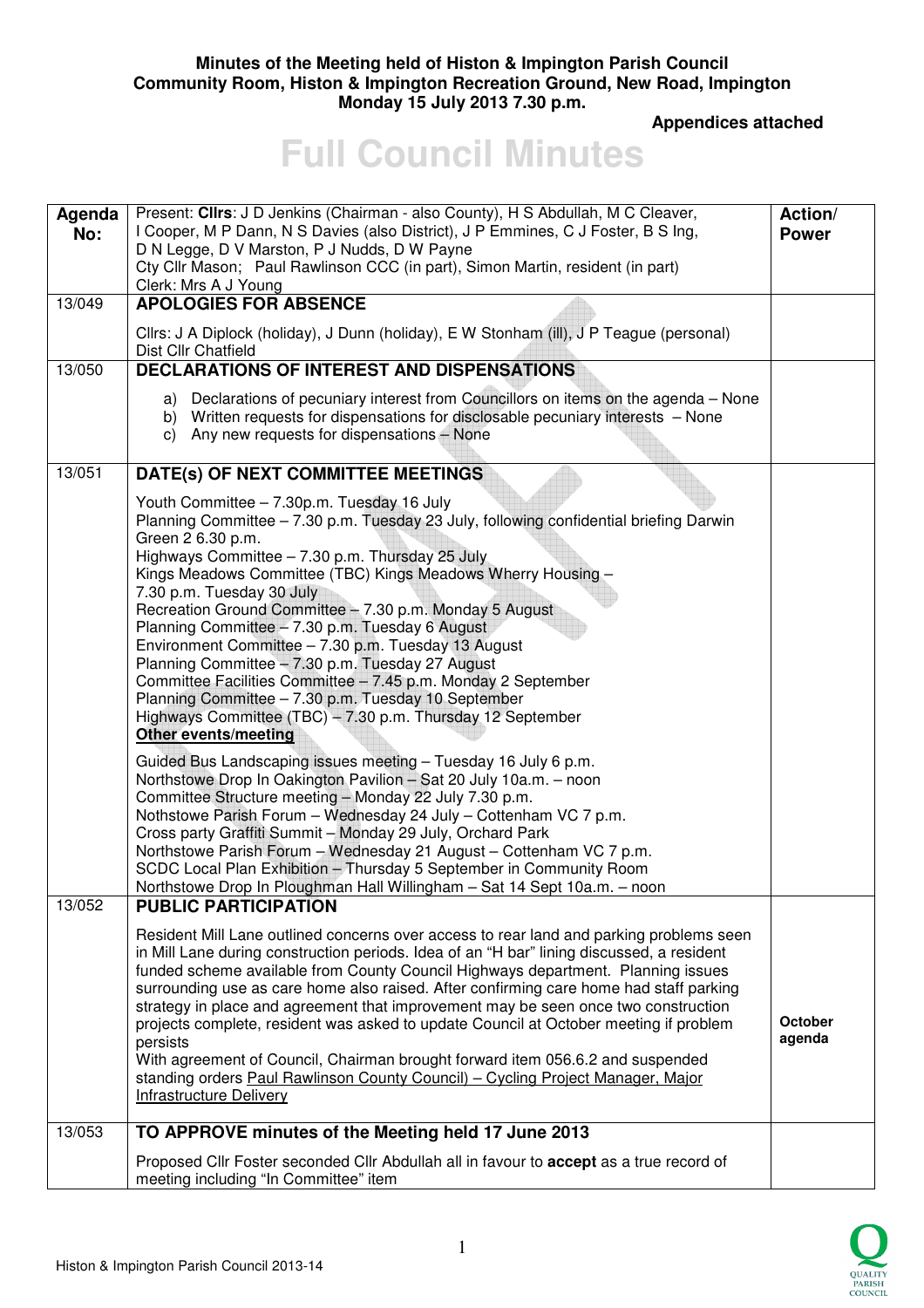| 13/054         | <b>MATTERS ARISING FROM PREVIOUS MEETING</b>                                                                                                                                                                                                                                                                                                                                                                                                                                                                                                                                                                                                                                                                                                                                                                                                                                                                                                                                                                                                                                                                                                                                                                                          |                                                                                        |
|----------------|---------------------------------------------------------------------------------------------------------------------------------------------------------------------------------------------------------------------------------------------------------------------------------------------------------------------------------------------------------------------------------------------------------------------------------------------------------------------------------------------------------------------------------------------------------------------------------------------------------------------------------------------------------------------------------------------------------------------------------------------------------------------------------------------------------------------------------------------------------------------------------------------------------------------------------------------------------------------------------------------------------------------------------------------------------------------------------------------------------------------------------------------------------------------------------------------------------------------------------------|----------------------------------------------------------------------------------------|
| 054.1<br>054.2 | Item 039 .1 Police any reports copied to all. Liaison meeting due 9 July, Cllr Teague<br>attending. Report on approach to Commissioner re Histon Station and PCSOs with<br>invitation for Sir Graham Bright to attend September/October meeting                                                                                                                                                                                                                                                                                                                                                                                                                                                                                                                                                                                                                                                                                                                                                                                                                                                                                                                                                                                       | September/<br>October<br>agenda                                                        |
|                | Item 039.2 Newsletter Cllr Payne/Clerk to confirm deadline for next edition and gather<br>ideas for articles. Details of deadlines to be emailed to all, likely to be September. Noted<br>possible articles expected on HICOP and overhanging vegetation on footpaths                                                                                                                                                                                                                                                                                                                                                                                                                                                                                                                                                                                                                                                                                                                                                                                                                                                                                                                                                                 | <b>DWP</b>                                                                             |
| 13/055         | <b>VACANCY &amp; CO-OPTION TO PARISH COUNCIL</b>                                                                                                                                                                                                                                                                                                                                                                                                                                                                                                                                                                                                                                                                                                                                                                                                                                                                                                                                                                                                                                                                                                                                                                                      | September                                                                              |
|                | Co-Option Introduction notes from two suitable candidates noted. Neither able to attend.<br>Next agenda                                                                                                                                                                                                                                                                                                                                                                                                                                                                                                                                                                                                                                                                                                                                                                                                                                                                                                                                                                                                                                                                                                                               | agenda                                                                                 |
| 13/056         | <b>TO RECEIVE REPORTS</b>                                                                                                                                                                                                                                                                                                                                                                                                                                                                                                                                                                                                                                                                                                                                                                                                                                                                                                                                                                                                                                                                                                                                                                                                             |                                                                                        |
| 056.1          | County Clirs and District Councillors Reports: County Council written report accepted<br>from Cty Cllr Jenkins covering: Minor Highway Scheme results; A14 upgrade; school<br>capacity. Additional discussion on: Northstowe Joint Development Control Committee Cty<br>Cllr Mason had not been invited but would attend future sessions. Cottenham Road foul<br>drainage issues Cty Cllrs continued to pursue on behalf of residents. Regional Flood<br>Defence Committee Cty Cllrs undertook to find out detail of Histon reference in the<br>programme and funding details. Noted Cty Cllr Mason member of H&IPC Drainage Task<br>and Finish Group and would feed-in Parish Council representations to Defence Committee.<br><b>District Council</b> written report accepted from Dist Cllr Davies covering: Local Plan Update<br>consultation running 19 July and 30 September; "Bishops" application. Additional<br>discussion on: <b>Draft Local Plan</b> discussion on status as material planning document. Clerk<br>to check opinion at CAPALC. Cabinet meetings concern expressed over regular<br>cancellation of meetings and lack of agenda. Dist Cllrs happy to take issues to Cabinet<br>from Parish Council if desired |                                                                                        |
| 056.2          | Clerks Report provided to all and accepted (Appx 1). Additional discussion on Security of<br>Assets agreed Finance, Legal and Admin to look at improvements, including information<br>risks. Theft of railway sleepers Facebook reports on methods of investigation reviewed.<br>IVC seeking Community Governor. To be circulated to all. North West Network Lunch 16<br>July. Cllr Teague attending. Village Society Chair and Vice Chair to attend meeting and<br>speak 24 September 2013                                                                                                                                                                                                                                                                                                                                                                                                                                                                                                                                                                                                                                                                                                                                           | <b>Finance</b><br>Legal &<br>Admin<br><b>Committee</b><br><b>JPT</b><br><b>JDJ/DWP</b> |
| 056.3          | Chairman's Report (Appx2) Update since report:<br>Met with Paul Rawlinson re projects for Histon & Impington<br><b>Attended Police Panel</b><br>Held Committee Structure pre-meeting with Committee Chairs<br>Met with Cllr Legge and Highways Officers Steve Deighton and Ruth Ropier<br>Met Karen Champion, Rights of Way and Martin Allen, Local Infrastructure and<br>Streets Officer to look at footpath from Saffron Road to St Audreys Close<br>Advised HICOP likely to be approaching Parish Council re support for a footpath<br>connection to Orchard<br>Hain Dainel meeting Noted noise issue was caused by lorry chiller, waiting to enter<br>site early morning                                                                                                                                                                                                                                                                                                                                                                                                                                                                                                                                                          |                                                                                        |
| 056.4          | <u>Kings Meadow Committee</u> meeting due 30 July. Agreed to increase membership to $4 + 2$<br>ex officio. Cllr Teague, Abdullah, Dann, Ing and Cllrs Jenkins and Payne                                                                                                                                                                                                                                                                                                                                                                                                                                                                                                                                                                                                                                                                                                                                                                                                                                                                                                                                                                                                                                                               |                                                                                        |
| 056.5          | Youth Committee meeting due 16 July. Cllr Abdullah confirmed over 600 responses<br>received to recent questionnaire                                                                                                                                                                                                                                                                                                                                                                                                                                                                                                                                                                                                                                                                                                                                                                                                                                                                                                                                                                                                                                                                                                                   |                                                                                        |
| 056.6          | Highways Committee meeting due 25 July                                                                                                                                                                                                                                                                                                                                                                                                                                                                                                                                                                                                                                                                                                                                                                                                                                                                                                                                                                                                                                                                                                                                                                                                |                                                                                        |
| 056.6.1        | Hisimp Transport Open meeting 8 July, verbal report received. Draft Vision Statement<br>provided to all (Appx 3). Proposed Cllr Legge, seconded Cllr Abdullah and adopted                                                                                                                                                                                                                                                                                                                                                                                                                                                                                                                                                                                                                                                                                                                                                                                                                                                                                                                                                                                                                                                             |                                                                                        |
| 056.6.2        | Paul Rawlinson County Council) - Cycling Project Manager, Major Infrastructure Delivery<br>Standing Orders suspended. Mr Rawlinson advised Report on Histon A14 Toucan scheme<br>This will commence on 22 July providing no issues are raised by the Highways Agency,<br>work will take about 10 weeks and will include: Changing and widening the cycle<br>approaches to the junctions on the roundabout to provide better visibility to cars using the<br>slips; Adjusting the roundabout to ensure drivers have as much visibility of cyclists as<br>possible; New lights and poles including Toucan crossings on all 4 arms; work will take into<br>account peak traffic so will not start until 09.30 and stop at 15.30; There will be lane<br>closures on the roundabout during this time but not road closures; A number of night time<br>works will be carried out up to 10 nights. Though this has been reduced by working with                                                                                                                                                                                                                                                                                              |                                                                                        |

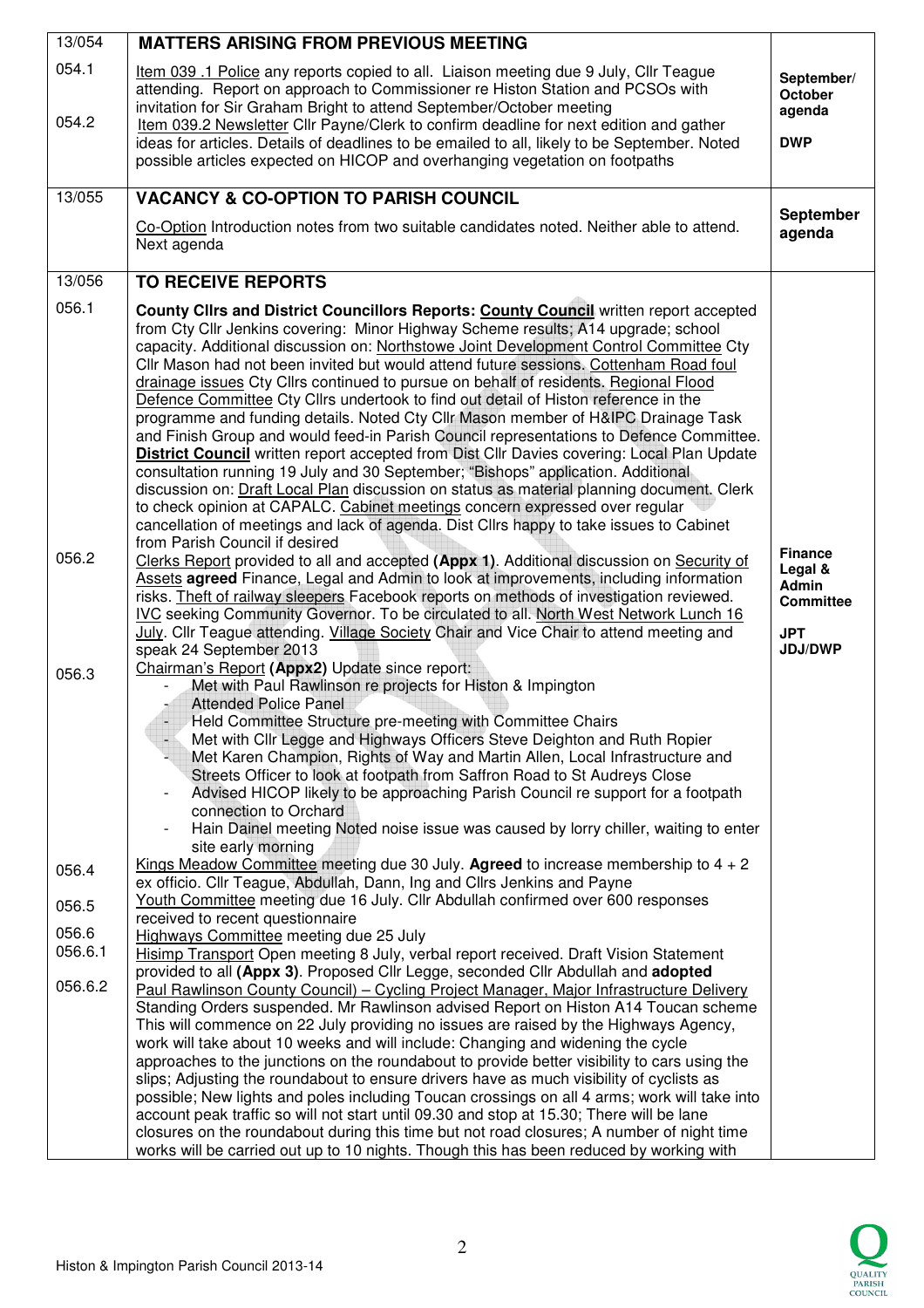|                    | Highways Agency and sharing recent road space. The outcome will be safer crossings for<br>pedestrians and cyclists those who are not confident at crossing. Pedestrians will have a<br>button to request a cross - Cyclists will have loops in the approaches for the two more<br>difficult slip roads - the two on slips. Once this has been completed the Horningsea scheme<br>will be commenced.<br>Cyclists and pedestrians expected to have clear access at all times. Ringfort Path Project                             |                                     |
|--------------------|-------------------------------------------------------------------------------------------------------------------------------------------------------------------------------------------------------------------------------------------------------------------------------------------------------------------------------------------------------------------------------------------------------------------------------------------------------------------------------------------------------------------------------|-------------------------------------|
|                    | still under review, due to proceed 2014. Council thanked Mr Rawlinson for attending.<br>Standing Orders re-instated and Mr Rawlinson left the meeting                                                                                                                                                                                                                                                                                                                                                                         |                                     |
| 056.6.3<br>056.6.4 | Issues raised re access Mill Lane see item 052<br>Opportunities for free bike stands - Cambridgeshire County Council Highways Committee<br>to discuss. Noted installation cost applies. Review of existing sites required                                                                                                                                                                                                                                                                                                     | <b>Highways</b><br><b>Committee</b> |
| 056.6.5            | Cllr Legge reported on: Meeting with Steve Deighton and Cty Cllr Jenkins covering<br>schemes for projects:                                                                                                                                                                                                                                                                                                                                                                                                                    |                                     |
|                    | Transport strategy document inclusion<br>Minor Highways Scheme<br>Third party funding                                                                                                                                                                                                                                                                                                                                                                                                                                         |                                     |
|                    | Cty Cllr Jenkins advised 'mature' projects stood more chance of success. Draft scheme for<br>traffic at StAC junction pencilled for consideration. Highways Committee to discuss and put<br>in front of StAC representatives if felt appropriate. Funding an issue. Some discussion on<br>disabled parking rule                                                                                                                                                                                                               | <b>Highways</b><br><b>Committee</b> |
| 13/057             | TO ACCEPT COMMITTEE REPORTS note actions and agree                                                                                                                                                                                                                                                                                                                                                                                                                                                                            |                                     |
|                    |                                                                                                                                                                                                                                                                                                                                                                                                                                                                                                                               |                                     |
| 057.1              | Planning Committee draft minutes 25 June and 9 July provided to all. Next meeting due<br>23 July. Open meeting held 2 July. Representatives to meet SCDC Officers re Darwin<br>Green 2. Agreed to keep pressure up on access provision over A14. Noted marked                                                                                                                                                                                                                                                                 |                                     |
| 057.2              | increase in planning applications over last 12 months<br><b>Recreation Ground Committee</b> draft minutes 24 June provided to all. Next meeting due 5                                                                                                                                                                                                                                                                                                                                                                         |                                     |
| 057.3              | August. Some discussion on possible remedies for sail shelter replacement<br>Community Facilities Committee draft minutes 20 June awaited. Next meeting due 2<br>September                                                                                                                                                                                                                                                                                                                                                    |                                     |
|                    | RESOLUTION: "Histon & Impington Parish Council agrees that detailed discussions<br>should continue with Cambridgeshire County Council on proposed Heads of Terms of the<br>leasehold acquisition of land at Bypass Farm, Histon so that a professional valuation can<br>be arranged either using two of three independent valuers on CCC framework list or the<br>appointment of one valuer instructed by both parties as used for land at Manor Park<br>The Parish Council requests that the Community Facilities Committee: |                                     |
|                    | Prepares a programme of consultation<br>Gets a first rough estimate of probable costs, and provides an updating report at<br>September's Parish Council meeting"                                                                                                                                                                                                                                                                                                                                                              |                                     |
|                    | Cllr Dann declared an interest as resident of Cottenham Road and did not take part or vote.<br>Following discussion on lease length (at least 30 years required); the need for initial<br>estimates at September Full Council even if largely land acquisition costs and drainage;<br>District Valuer use; Business Plan detail requirement. Proposed Cllr Davies, seconded Cllr                                                                                                                                              |                                     |
| 057.4              | Ing, all in favour and carried. Cllr Dann did not vote<br><b>Employment Committee</b> draft "In Committee" minutes 27 June provided to all. Next<br>meeting due 19 September                                                                                                                                                                                                                                                                                                                                                  |                                     |
| 057.5              | <b>Environment Committee</b> draft minutes 1 July. Next meeting due 13 August<br>Cty Cllr Jenkins met Karen Champion Rights of Way Officer together with new Local                                                                                                                                                                                                                                                                                                                                                            |                                     |
| 057.5.1            | Infrastructure and Police Office Martin Allen. As a result agreed:<br>CIIr Foster to work with Clerk to write to residents backing onto Manor Park footpath                                                                                                                                                                                                                                                                                                                                                                   | <b>CJF</b>                          |
|                    | SWOT team from County Council would clear worst<br>$\overline{\phantom{a}}$<br>Regular verge cutting equipment to be used by County Council to clean up verge<br>Karen Champion would organise Probation Team to finish off/ tidy<br>All works to be complete by mid-October when community event on Manor Park field                                                                                                                                                                                                         |                                     |
| 057.5.2            | planned<br>Heritage Lighting Columns H12/72.1 H13/005.1 to agree costs of a) recovery/use of b)<br>recovery and lighting. No progress with costs. Cllrs Jenkins and Nudds to organise<br>meeting with Peta King-Parcell                                                                                                                                                                                                                                                                                                       | <b>JDJ/PJN</b>                      |
| 13/058             | <b>TO RECEIVE Finance Report</b>                                                                                                                                                                                                                                                                                                                                                                                                                                                                                              |                                     |
| 058.1              | Delegated payment of accounts: noted for Parish Council and Recreation Ground accounts<br>(Appendix 1 Pg 3). Proposed Cllr Ing, seconded Cllr Marston, all in favour to accept                                                                                                                                                                                                                                                                                                                                                |                                     |

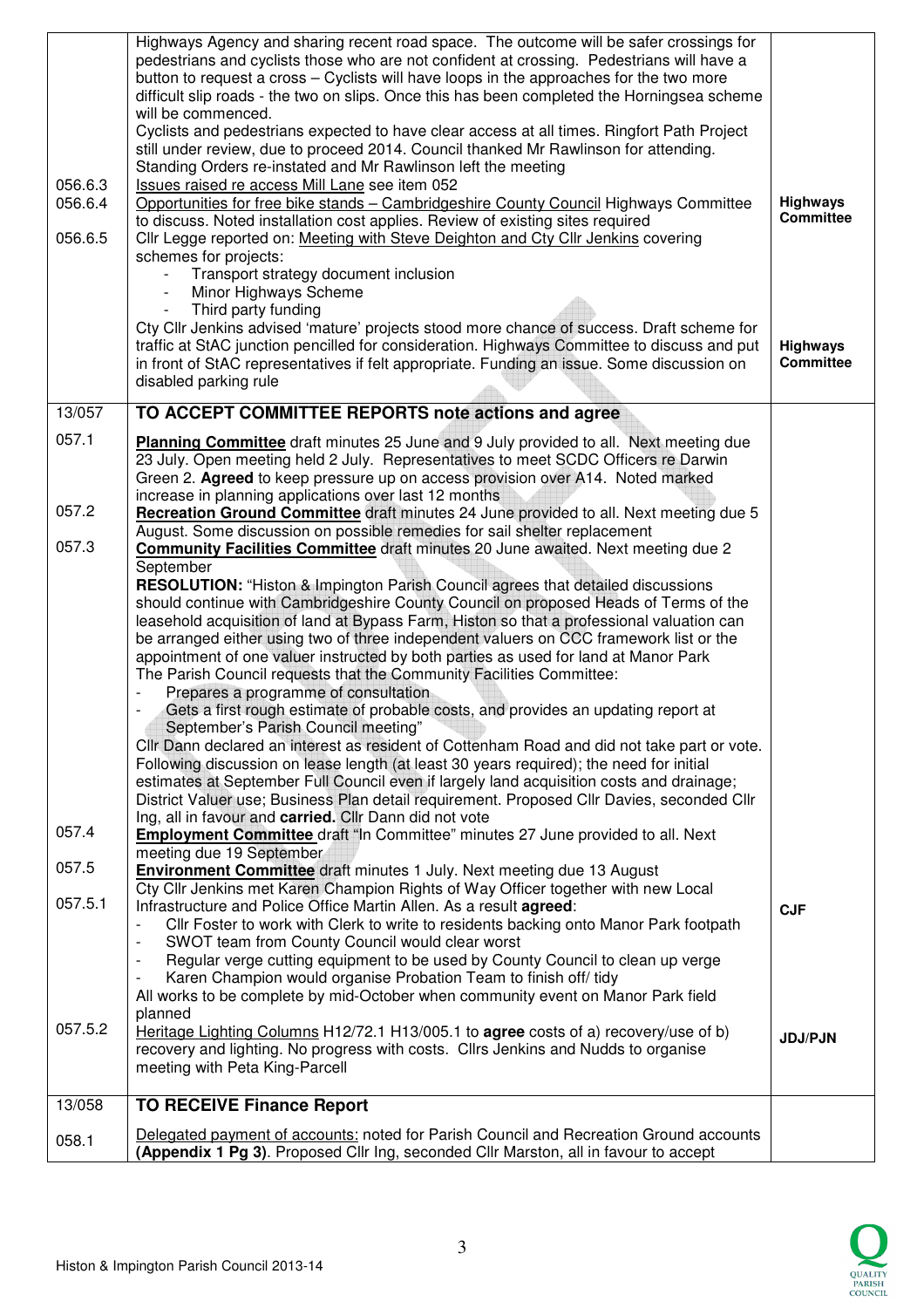| 058.2          | Approve payment of outstanding accounts due (Appendix 1 Pg 3) Proposed Cllr Ing,                                                                                                                                                                                                                                                                                    |                                |
|----------------|---------------------------------------------------------------------------------------------------------------------------------------------------------------------------------------------------------------------------------------------------------------------------------------------------------------------------------------------------------------------|--------------------------------|
| 058.3          | seconded Cllr Marston all in favour to approve<br>Amounts Paid In and Correspondence (Appendix 1 Pg 4) Noted. Thank you letter for                                                                                                                                                                                                                                  |                                |
| 058.4          | donation received from Kings Meadow Garden Project<br>Finance, Legal and Admin Committee minutes 27 June provided to all and accepted. Noted<br>agenda item outstanding on ownership of War Memorial and also Manor field boundary<br>issues. Agreed to approach County Council for official permission to carry out tree works                                     | <b>FLA</b><br><b>Committee</b> |
| 058.5          | at War Memorial pending licence negotiations<br>To accept revised Fees and Rules Burial Ground (Appendix 4) Proposed Cllr Marston,<br>seconded Cllr Payne all in favour. Environment Committee asked to ensure fee review<br>carried out 12 monthly every 1 <sup>st</sup> July                                                                                      |                                |
| 058.6<br>058.7 | To adopt new Code of Conduct (revised) (Appendix 5) Proposed Cllr Payne, seconded<br>Cllr Ing to adopt all in favour. Next agenda item requested to review anti-democratic effect<br>of item precluding Councillors with interest in speaking or remaining in meeting<br>To agree direct debit mandate payments for regular Utility/Provider payments for signature | Next agenda                    |
|                | by 2 signatories. Proposed Cllr Davies, seconded Cllr Foster, all in favour an agreed                                                                                                                                                                                                                                                                               |                                |
| 13/059         | <b>RECENT CORRESPONDENCE</b>                                                                                                                                                                                                                                                                                                                                        |                                |
|                | Circulating File available for all                                                                                                                                                                                                                                                                                                                                  |                                |
| 13/060         | <b>OTHER MATTERS AND REPORTS</b>                                                                                                                                                                                                                                                                                                                                    |                                |
| 060.1          | Feast Market feedback Noted different feel of Market on Sunday afternoon, need identified<br>to promote presence ahead of date in future. Cllr Ing thanked staff for preparation of<br>material he had identified. Agreed to write to Histon & Impington Feast Committee<br>congratulating on a very successful Feast Event Programme                               |                                |
| 060.2          | Terms of Reference Public Art (Appendix 6) Prepared by Cllr Payne taking into account<br>comments received. Proposed Cllr Payne, seconded Cllr Abdullah all in favour and<br>accepted                                                                                                                                                                               |                                |
| 060.3          | Identity and Vision Statement for Neighbourhood Plan Initial paper (version 0.0) prepared<br>by Cllr Marston. Following input, agreed Cllr Marston to redraft and bring back for<br>acceptance with 6 monthly on-going review                                                                                                                                       | <b>DVM</b>                     |
| 060.4          | Proposed Cllr Jenkins - Agreement to delegate to Neighbourhood Plan team (Cllrs Ing,<br>Payne, Jenkins, Diplock and Dunn) to:<br>Up-date identity and vision document in line with comment received<br>$\bullet$<br>Use this to brief one or more local designer to develop a visual identity for the<br>$\bullet$                                                  | Neighb'd<br><b>Plan Team</b>   |
|                | community<br>Develop a website proposal for review at the September meeting<br>$\bullet$<br>Proposed Cllr Jenkins, seconded Cllr Davies all in favour and agreed                                                                                                                                                                                                    | <b>September</b><br>agenda     |
| 060.5          | To agree transfer of policies from Recreation Ground Committee name to Parish Council.<br>Proposed Cllr Davies, seconded Cllr Ing all in favour and agreed<br><b>Equal Opportunity</b><br><b>Environmental Statement</b><br><b>Public Access and Amenity</b><br>Lone Worker (Contractor)<br>÷,                                                                      |                                |
| 13/061         | <b>MATTERS FOR NEXT AGENDA</b>                                                                                                                                                                                                                                                                                                                                      |                                |
|                | IVC 75 <sup>th</sup> Anniversary Amy Wormald and Martin Rigby to be invited<br>Precept 2014 Calendar to inform the precept. Cllr Payne to prepare briefing document                                                                                                                                                                                                 | <b>DWP</b>                     |
| 13/062         | Date of Next Meeting:                                                                                                                                                                                                                                                                                                                                               |                                |
|                | Full Council: Monday 16 <sup>th</sup> September 2013 – Recreation Centre, Recreation Ground, New<br>Road, Impington                                                                                                                                                                                                                                                 |                                |
|                | August meeting to be called only if important decisions required with deadlines                                                                                                                                                                                                                                                                                     |                                |
|                | Meeting closed 9.28p.m.                                                                                                                                                                                                                                                                                                                                             |                                |
|                |                                                                                                                                                                                                                                                                                                                                                                     |                                |

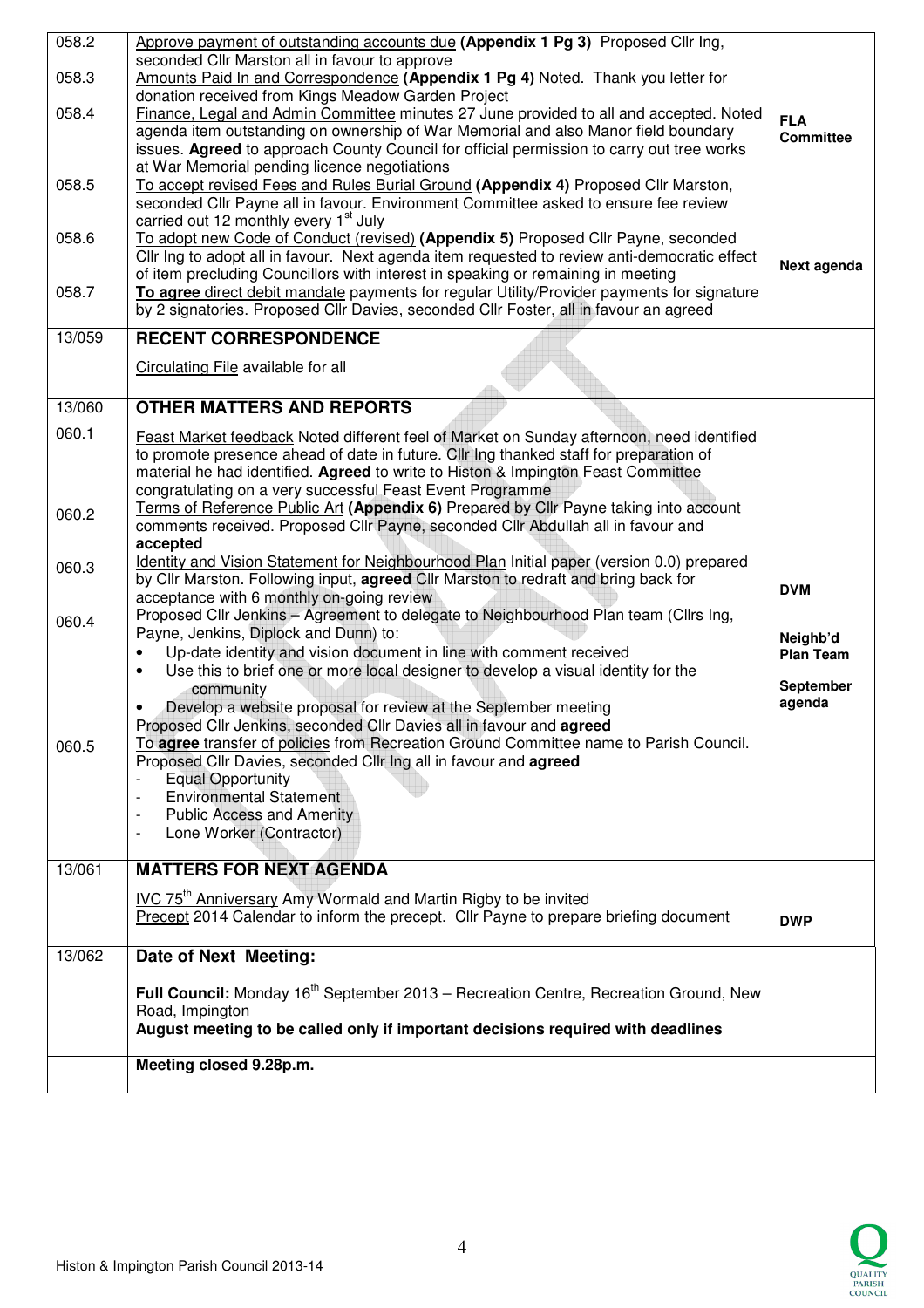#### HISTON & IMPINGTON PARISH COUNCIL

#### FINANCE REPORT

| <b>REPORT TO:</b> | <b>Full Council</b>                   | $9th$ July 2013 |
|-------------------|---------------------------------------|-----------------|
| <b>AUTHOR/S:</b>  | Lynda Marsh, Office<br><b>Manager</b> |                 |

## **Purpose**

To list accounts paid by delegated approval, and approve payment of outstanding accounts. N.B. All accounts will now be reported to Full Council only.

o Accounts paid by delegated approval – to note only:

|         | M3 Administration $-$ wages, NI and Pension $£9,428.54$                                    | £9,428.54  |
|---------|--------------------------------------------------------------------------------------------|------------|
|         | M3 Rec Groundsman expenses £25.53                                                          | £25.53     |
|         | Manpower UK Ltd staff absence cover (w/e 2.6.13) £125.40 + vat £25.08                      | £150.48    |
|         | British Telecom office $£97.18 + \text{vat } £19.43$                                       | £116.61    |
|         | <b>Cambs CC</b> - Summer Reading Challenge (sec 137) £200.00                               | £200.00    |
|         | Kings Meadow Garden Project donation (sec 137) £250.00                                     | £250.00    |
|         | <b>Manpower UK Ltd</b> staff absence cover (w/e 9.6.13) $£125.40 +$ vat £25.08             | £150.48    |
|         | Site & Maintenance clear litter bins/ litter pick $-4$ weeks $£320.00 + \text{vat £64.00}$ |            |
|         |                                                                                            | £384.00    |
|         | <b>E Hunt</b> replacement plants – CPA on The Green $£68.00 +$ vat £13.60                  | £81.60     |
|         | King & Co legal costs re Land registry registration of FIT deed                            |            |
|         | £100.00 + vat £20.00                                                                       | £120.00    |
|         | Barclaycard broadband (£26.99), stamps £36.00), workwear (£46.35),                         |            |
|         | keys for N/Brds $(E16.32)$<br><b>£127.06</b> + vat £12.54                                  | £139.60    |
|         |                                                                                            |            |
|         | Berrycroft Stores line marker, 'brite' line £65.00 + vat £13.00                            | £78.00     |
|         | <b>E Hunt</b> replacement plants - sensory border (no vat receipt) £67.50                  | £67.50     |
|         | P A Collacott & Co supply and install replacement emergency light fittings                 |            |
|         | £182.49 + vat £36.50                                                                       | £218.99    |
|         | CSA wash room supplies $£60.72 + \text{vat } £12.14$                                       | £72.86     |
|         | Site & Maintenance install litter bins, weld goals $£218.00 +$ vat £43.60                  | £261.60    |
|         | British Gas electricity account $£1,819.11 +$ vat £363.82                                  | £2,182.93  |
|         | Manpower UK Ltdstaff absence cover (w/e16, 23 & 30.6.13)                                   |            |
|         | $£376.20 + vat £75.24$                                                                     | £451.44    |
|         | Thurlow Nunn Standen Ltd 36" Allett 'Regal' mower (as agreed min. no. R13/009.2)           |            |
|         | £10,450.00 + vat £2,090.00                                                                 | £12,540.00 |
|         |                                                                                            |            |
| $\circ$ | Outstanding Accounts for approval:                                                         |            |
|         | <b>NSALG</b> annual subscription **- for decision $£55.00 +$ vat £11.00                    | £66.00     |
|         | <b>Buchans Landscapes</b> grasscuting – June $£1,558.45 +$ vat £311.69                     | £1,870.14  |
|         | <b>Print-Out</b> stationery $£33.98 + \text{vat } £6.80$                                   | £40.78     |
|         | P J Townsend Assoc Community Facilities drawings / A1 plans £664.00                        | £664.00    |
|         | Roger Hovells office cleaning £40.00                                                       | £40.00     |
|         | Copy IT Digital Solutions copier reading £26.82 + vat £5.36                                | £32.18     |
|         | Site & Maintenance repairs to 4 x litter bins $£160.00 +$ vat £32.00                       | £192.00    |
|         | Maxim Joinery repairs to noticeboard on The Green £250.00                                  | £250.00    |
|         | Adam Scott maintenance work Windmill/Narrow Lane, War Memorial £225.00                     | £225.00    |
|         | British Gas gas account $£578.58 +$ vat £28.92                                             | £607.50    |
|         | Petty Cash N/R                                                                             |            |
|         | Brady Corp Ltd (Seton) 'Disabled Parking' bay signs** £144.07 + vat £28.81                 | £172.88    |
|         | Site & Maintenance install signs** £85.00 + vat £17.00                                     | £102.00    |
|         |                                                                                            | £255.77    |
|         | Travis Perkins padlocks, paint and brushes £68.04 + vat £13.60                             | £81.64     |
|         | L M Dewar Cleaning Services pavilion (June) £263.43                                        | £263.43    |
|         |                                                                                            |            |